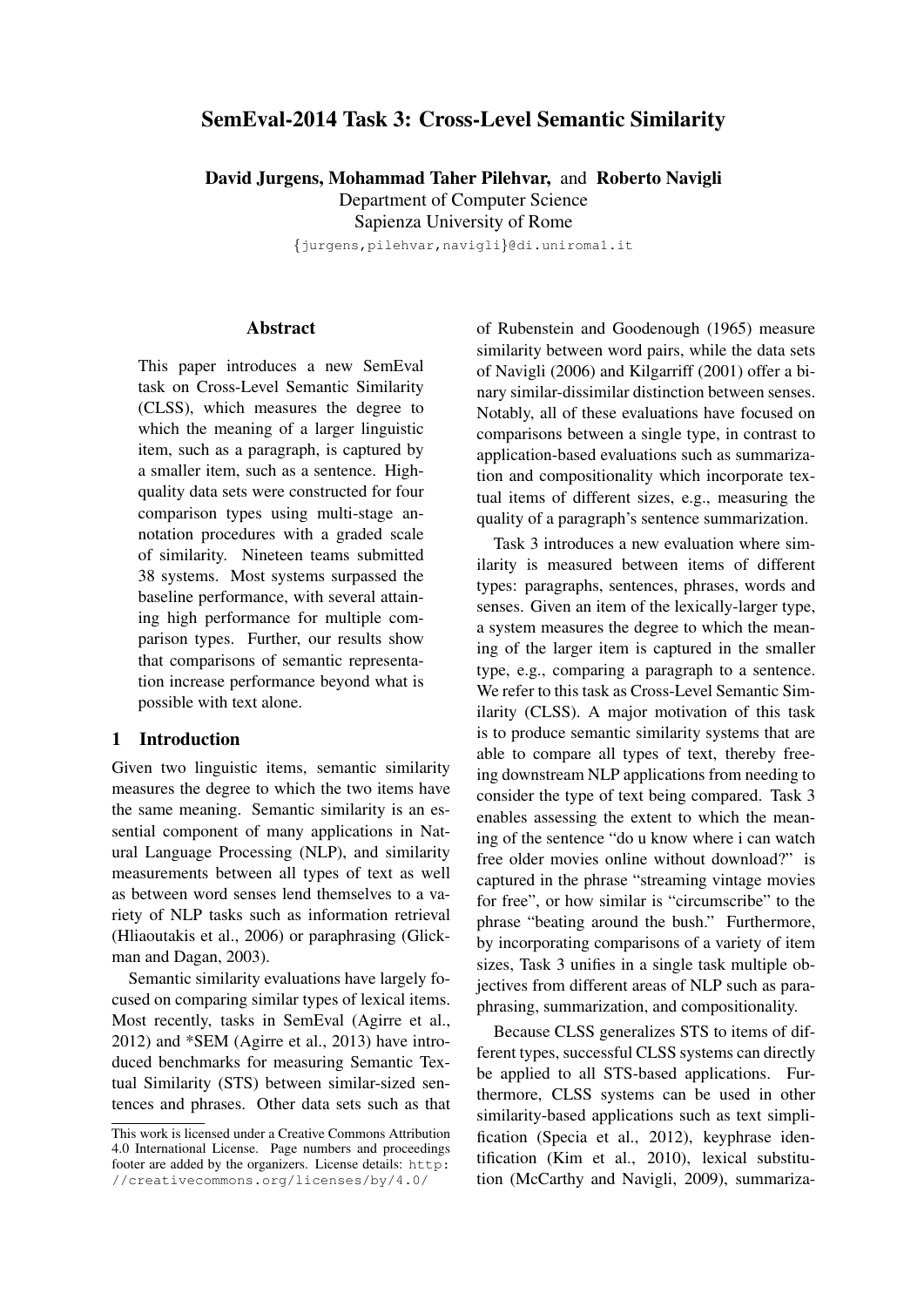tion (Spärck Jones, 2007), gloss-to-sense mapping (Pilehvar and Navigli, 2014b), and modeling the semantics of multi-word expressions (Marelli et al., 2014) or polysemous words (Pilehvar and Navigli, 2014a).

Task 3 was designed with three main objectives. First, the task should include multiple types of comparison in order to assess each type's difficulty and whether specialized resources are needed for each. Second, the task should incorporate text from multiple domains and writing styles to ensure that system performance is robust across text types. Third, the similarity methods should be able to operate at the sense level, thereby potentially uniting text- and sense-based similarity methods within a single framework.

### 2 Task Description

### 2.1 Objective

Task 3 is intended to serve as an initial task for evaluating the capabilities of systems at measuring all types of semantic similarity, independently of the size of the text. To accomplish this objective, systems were presented with items from four comparison types: (1) paragraph to sentence, (2) sentence to phrase, (3) phrase to word, and (4) word to sense. Given a pair of items, a system must assess the degree to which the meaning of the larger item is captured in the smaller item. WordNet 3.0 was chosen as the sense inventory (Fellbaum, 1998).

### 2.2 Rating Scale

Following previous SemEval tasks (Agirre et al., 2012; Jurgens et al., 2012), Task 3 recognizes that two items' similarity may fall within a range of similarity values, rather than having a binary notion of similar or dissimilar. Initially a six-point (0–5) scale similar to that used in the STS tasks was considered (Agirre et al., 2012); however, annotators found difficulty in deciding between the lower-similarity options. After multiple revisions and feedback from a group of initial annotators, we developed a five-point Likert scale for rating a pair's similarity, shown in Table 1.<sup>1</sup>

The scale was designed to systematically order a broad range of semantic relations: synonymy, similarity, relatedness, topical association, and unrelatedness. Because items are of different sizes, the highest rating is defined as very similar rather than identical to allow for some small loss in the overall meaning. Furthermore, although the scale is designed as a Likert scale, annotators were given flexibility when rating items to use values between the defined points in the scale, indicating a blend of two relations. Table 2 provides examples of pairs for each scale rating for all four comparison type.

## 3 Task Data

Though several data sets exist for STS and comparing words and senses, no standard data set exists for CLSS. Therefore, we created a pilot data set designed to test the capabilities of systems in a variety of settings. The task data for all comparisons but word-to-sense was created using a threephase process. First, items of all sizes were selected from publicly-available data sets. Second, the selected items were used to produce a second item of the next-smaller level (e.g., a sentence inspires a phrase). Third, the pairs of items were annotated for their similarity. Because of the expertise required for working with word senses, the word-to-sense data set was constructed by the organizers using a separate but similar process. In the training and test data, each comparison type had 500 annotated examples, for a total of 2000 pairs each for training and test. We first describe the corpora used by Task 3 followed by the annotation process. We then describe the construction of the word-to-sense data set.

### 3.1 Corpora

Test and training data were constructed by drawing from multiple publicly-available corpora and then manually generating a paired item for comparison. To achieve our second objective for the task, the data sets used to create item pairs included texts from specific domains, social media, and text with idiomatic or slang language. Table 3 summarizes the corpora and their distribution across the test and training sets for each comparison type, with a high-level description of the genre of the data. We briefly describe the corpora next.

The WikiNews, Reuters 21578, and Microsoft Research (MSR) Paraphrase corpora are all drawn from newswire text, with WikiNews being authored by volunteer writers and the latter two corpora written by professionals. Travel Guides was drawn from the Berlitz travel guides data in the Open American National Corpus (Ide and Suderman, 2004) and includes very verbose sentences

<sup>&</sup>lt;sup>1</sup>Annotation materials along with all training and test data are available on the task website http://alt.qcri. org/semeval2014/task3/.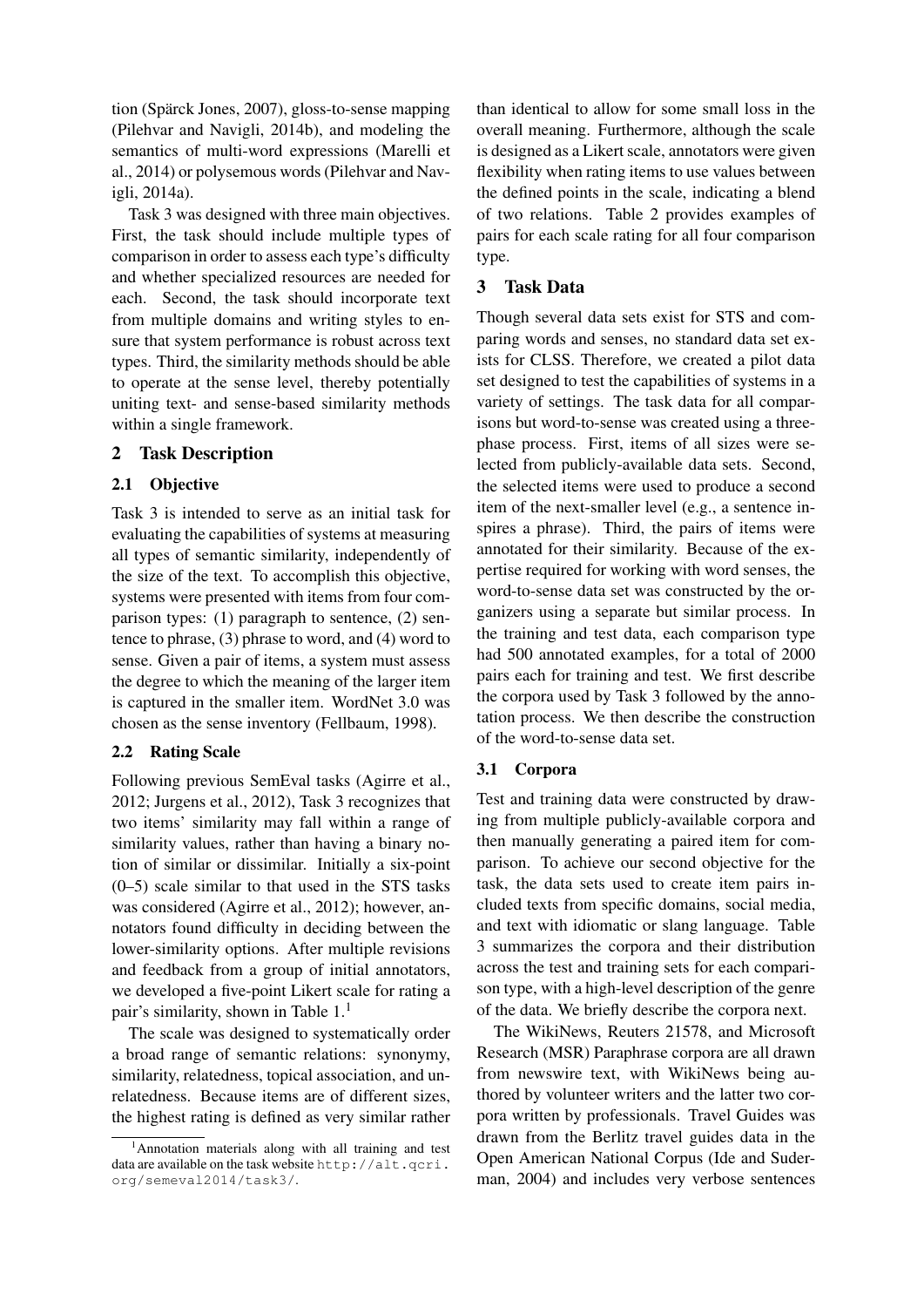| $4 - \text{Very}$<br>Similar               | The two items have very similar meanings and the most important ideas, concepts, or actions in the larger<br>text are represented in the smaller text. Some less important information may be missing, but the smaller<br>text is a very good summary of the larger text.                |
|--------------------------------------------|------------------------------------------------------------------------------------------------------------------------------------------------------------------------------------------------------------------------------------------------------------------------------------------|
| $3 -$ Somewhat<br>Similar                  | The two items share many of the same important ideas, concepts, or actions, but include slightly different<br>details. The smaller text may use similar but not identical concepts (e.g., car vs. vehicle), or may omit a<br>few of the more important ideas present in the larger text. |
| 2 – Somewhat<br>related but not<br>similar | The two items have dissimilar meaning, but share concepts, ideas, and actions that are related. The smaller<br>text may use related but not necessarily similar concepts (window vs. house) but should still share some<br>overlapping concepts, ideas, or actions with the larger text. |
| $1 - S$ lightly<br>related                 | The two items describe dissimilar concepts, ideas and actions, but may share some small details or domain<br>in common and might be likely to be found together in a longer document on the same topic.                                                                                  |
| $0$ – Unrelated                            | The two items do not mean the same thing and are not on the same topic.                                                                                                                                                                                                                  |

Table 1: The five-point Likert scale used to rate the similarity of item pairs. See Table 2 for examples.

with many named entities. Wikipedia Science was drawn from articles tagged with the category *Science* on Wikipedia. Food reviews were drawn from the SNAP Amazon Fine Food Reviews data set (McAuley and Leskovec, 2013) and are customer-authored reviews for a variety of food items. Fables were taken from a collection of Aesop's Fables. The Yahoo! Answers corpus was derived from the Yahoo! Answers data set, which is a collection of questions and answers from the Community Question Answering (CQA) site; the data set is notable for having the highest degree of ungrammaticality in our test set. SMT Europarl is a collection of texts from the English-language proceedings of the European parliament (Koehn, 2005); Europarl data was also used in the PPDB corpus (Ganitkevitch et al., 2013), from which phrases were extracted. Wikipedia was used to generate two phrase data sets from (1) extracting the definitional portion of an article's initial sentence, e.g., "An [article name] is a [definition]," and (2) captions for an article's images. Web queries were gathered from online sources of realworld queries. Last, the first and second authors generated slang and idiomatic phrases based on expressions contained in Wiktionary.

For all comparison types, the test data included one genre that was not seen in the training data in order to test the generalizability of the systems on data from a novel domain. In addition, we included a new type of challenge genre with Fables; unlike other domains, the sentences paired with the fable paragraphs were potentially semantic interpretations of the intent of the fable, i.e., the moral of the story. These interpretations often have little textual overlap with the fable itself and require a deeper interpretation of the paragraph's

meaning in order to make the correct similarity judgment.

Prior to the annotation process, all content was filtered to ensure its size and format matched the desired text type. By average, a paragraph in our dataset consists of 3.8 sentences. Typos and grammatical mistakes in the community-produced content were left unchanged.

### 3.2 Annotation Process

A two-phase process was used to produce the test and training data sets for all but word-to-sense. Phase 1 generates the item pairs from source texts and Phase 2 rates the pairs' similarity.

**Phase 1** In this phase, annotators were shown the larger text of a comparison type and then asked to produce the smaller text of the pair at a specified similarity; for example an annotator may be shown a paragraph and asked to write a sentence that is a "3" rating. Annotators were instructed to leave the smaller text blank if they had difficulty understanding the larger text.

The requested similarity ratings were balanced to create a uniform distribution of similarity values. Annotators were asked only to generate ratings of 1–4; pairs with a "0" rating were automatically created by pairing the larger item with random selections of text of the appropriate size from the same corpus. The intent of Phase 1 is to produce varied item pairs with an expected uniform distribution of similarity values along the rating scale.

Four annotators participated in Phase 1 and were paid a bulk rate of  $\in$ 110 for completing the work. In addition to the four annotators, the first two organizers also assisted in Phase 1: Both completed items from the SCIENTIFIC genre and the first organizer produced 994 pairs, including all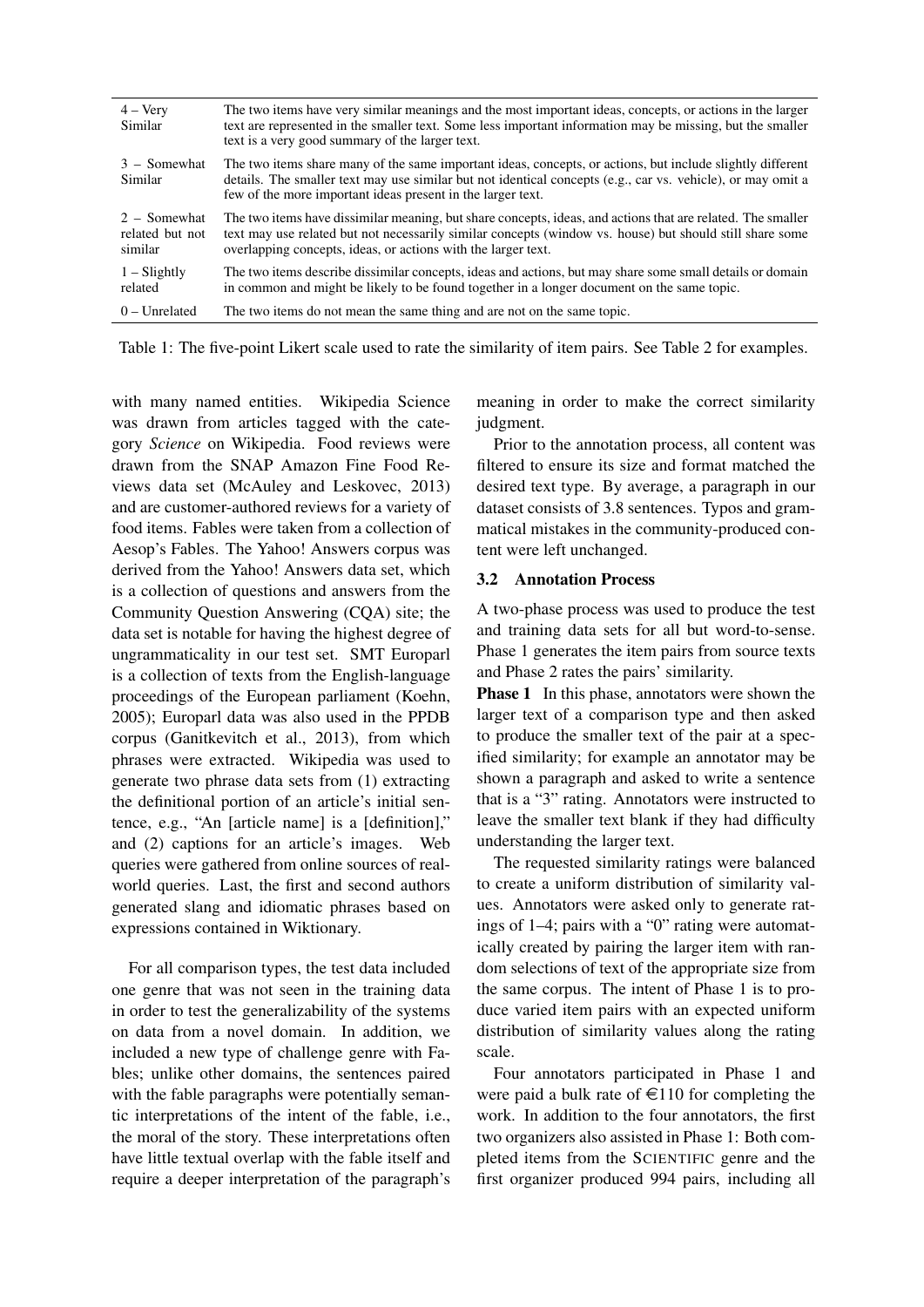#### PARAGRAPH TO SENTENCE

Paragraph: Teenagers take aerial shots of their neighbourhood using digital cameras sitting in old bottles which are launched via kites - a common toy for children living in the favelas. They then use GPS-enabled smartphones to take pictures of specific danger points - such as rubbish heaps, which can become a breeding ground for mosquitoes carrying dengue fever.

| Rating | <b>Sentence</b>                                |
|--------|------------------------------------------------|
| 4      | Students use their GPS-enabled cellphones to   |
|        | take birdview photographs of a land in order   |
|        | to find specific danger points such as rubbish |
|        | heaps.                                         |
| 3      | Teenagers are enthusiastic about taking aerial |
|        | photograph in order to study their neighbour-  |
|        | hood.                                          |
| 2      | Aerial photography is a great way to identify  |

- terrestrial features that aren't visible from the ground level, such as lake contours or river paths.
- 1 During the early days of digital SLRs, Canon was pretty much the undisputed leader in CMOS image sensor technology.
- 0 Syrian President Bashar al-Assad tells the US it will "pay the price" if it strikes against Syria.

#### SENTENCE TO PHRASE

Sentence: Schumacher was undoubtedly one of the very greatest racing drivers there has ever been, a man who was routinely, on every lap, able to dance on a limit accessible to almost no-one else.

| Rating | <b>Phrase</b>                              |  |  |  |  |  |  |  |
|--------|--------------------------------------------|--|--|--|--|--|--|--|
|        | the unparalleled greatness of Schumacher's |  |  |  |  |  |  |  |
|        | driving abilities                          |  |  |  |  |  |  |  |
| 3      | driving abilities                          |  |  |  |  |  |  |  |
| 2      | formula one racing                         |  |  |  |  |  |  |  |
| 1      | north-south highway                        |  |  |  |  |  |  |  |
| 0      | orthodontic insurance                      |  |  |  |  |  |  |  |
|        | PHRASE TO WORD                             |  |  |  |  |  |  |  |
|        |                                            |  |  |  |  |  |  |  |

Phrase: loss of air pressure in a tire

 $\equiv$ 

 $\equiv$ 

| Rating                      | Word      |
|-----------------------------|-----------|
|                             | flat-tire |
| 3                           | deflation |
| $\mathcal{D}_{\mathcal{A}}$ | wheel     |
|                             | parking   |
| $\mathbf{r}$                | butterfly |
|                             |           |

### WORD TO SENSE

| Rating | <b>Sense</b>                                                                                              |
|--------|-----------------------------------------------------------------------------------------------------------|
| 4      | $car_n^{\perp}$ (a motor vehicle with four wheels; usually<br>propelled by an internal combustion engine) |
| 3      | vehicle <sub>n</sub> (a conveyance that transports people<br>or objects)                                  |
| 2      | bike <sup>1</sup> (a motor vehicle with two wheels and a<br>strong frame)                                 |
| 1      | highway <sup>1</sup> (a major road for any form of motor<br>transport)                                    |
| 0      | $pen_n^1$ (a writing implement with a point from<br>which ink flows)                                      |

Table 2: Example pairs and their ratings.

those for the METAPHORIC genre, and those that the other annotators left blank.

**Phase 2** Here, the item pairs produced in Phase 1 were rated for their similarity according to the scale described in Section 2.2. An initial pilot study showed that crowdsourcing was only moderately effective for producing these ratings with high agreement. Furthermore, the texts used in Task 3 came from a variety of genres, such as scientific domains, which some workers had difficulty understanding. While we note that crowdsourcing has been used in prior STS tasks for generating similarity scores (Agirre et al., 2012; Agirre et al., 2013), both tasks' efforts encountered lower worker score correlations on some portions of the dataset (Diab, 2013), suggesting that crowdsourcing may not be reliable for judging the similarity of certain types of text. See Section 3.5 for additional details.

Therefore, to ensure high quality, the first two organizers rated all items independently. Because the sentence-to-phrase and phrase-to-word comparisons contain slang and idiomatic language, a third American English mother tongue annotator was added for those data sets. The third annotator was compensated  $\in$  250 for their assistance.

Annotators were allowed to make finer-grained distinctions in similarity using multiples of 0.25. For all items, when any two annotators disagreed by one or more scale points, we performed an adjudication to determine the item's rating in the gold standard. The adjudication process revealed that nearly all disagreements were due to annotator mistakes, e.g., where one annotator had overlooked a part of the text or had misunderstood the text's meaning. The final similarity rating for an unadjudicated item was the average of its ratings.

### 3.3 Word-to-Sense

Word-to-sense comparison items were generated in three phases. To increase the diversity and challenge of the data set, the word-to-sense was created for four types of words: (1) a word and its intended meaning are in WordNet, (2) a word was not in the WordNet vocabulary, e.g., the verb "zombify," (3) the word is in WordNet, but has a novel meaning that is not in WordNet, e.g., the adjective "red" referring to Communist, and (4) a set of challenge words where one of the word's senses and a second sense are directly connected by an edge in the WordNet network, but the two senses are not always highly similar.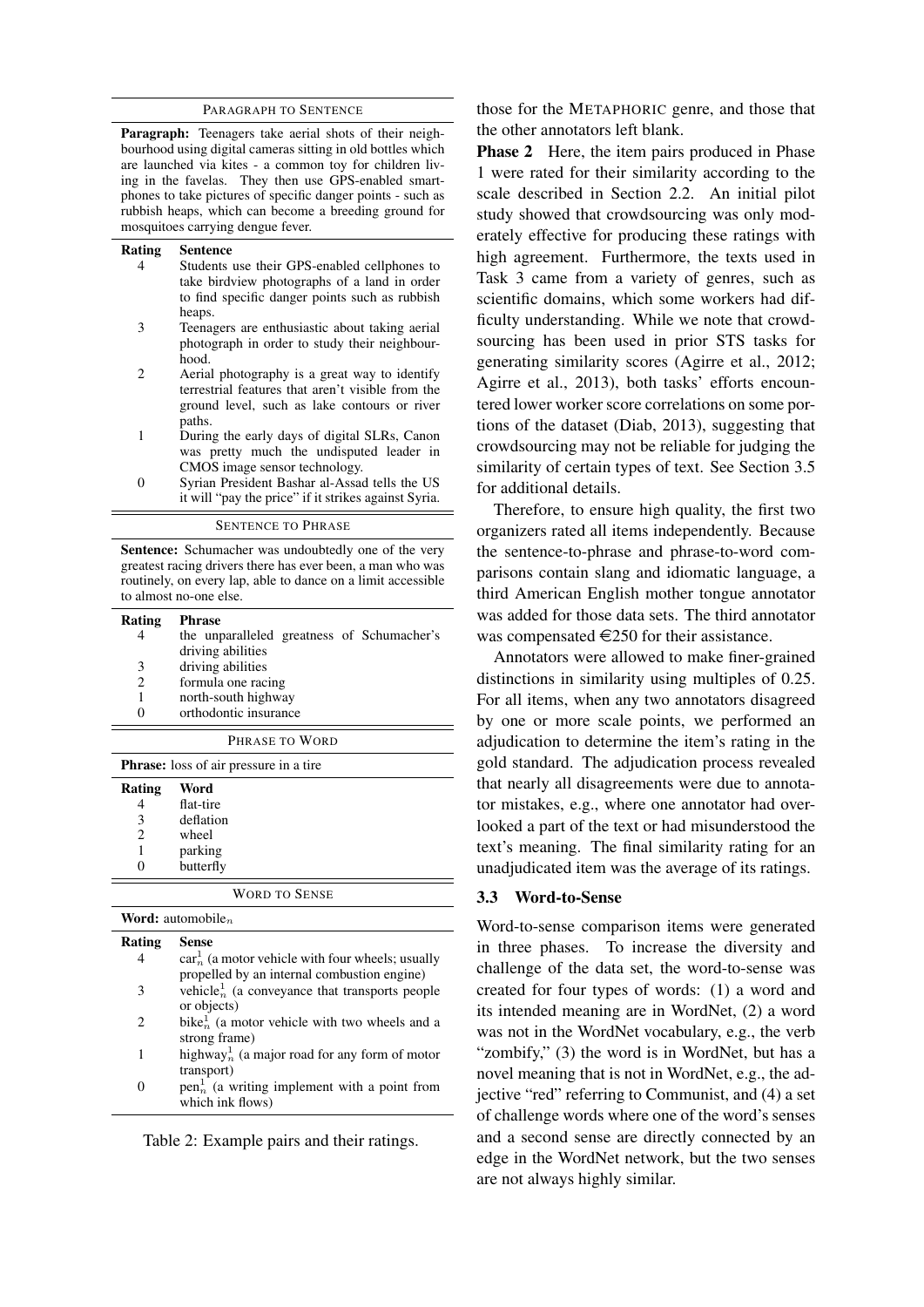|                          |                  | Paragraph-to-Sentence |      | Sentence-to-Phrase |      | Phrase-to-Word           |      |
|--------------------------|------------------|-----------------------|------|--------------------|------|--------------------------|------|
| Corpus                   | Genre            | Train                 | Test | Train              | Test | Train                    | Test |
| WikiNews                 | Newswire         | 15.0                  | 10.0 | 9.2                | 6.0  |                          |      |
| Reuters 21578            | Newswire         | 20.2                  | 15.0 |                    |      | 5.0                      |      |
| <b>Travel Guides</b>     | Travel           | 15.2                  | 10.0 | 15.0               | 9.8  |                          |      |
| Wikipedia Science        | Scientific       | -                     | 25.6 |                    | 14.8 |                          |      |
| Food Reviews             | Review           | 19.6                  | 20.0 |                    |      |                          |      |
| Fables                   | Metaphoric       | 9.0                   | 5.2  |                    |      |                          |      |
| Yahoo! Answers           | <b>COA</b>       | 21.0                  | 14.2 | 17.6               | 17.4 |                          |      |
| <b>SMT</b> Europarl      | Newswire         |                       |      | 35.4               | 14.4 |                          |      |
| <b>MSR</b> Paraphrase    | Newswire         |                       |      | 10.0               | 10.0 | 8.8                      | 6.0  |
| <b>Idioms</b>            | <b>Idiomatic</b> |                       |      | 12.8               | 12.6 | 20.0                     | 20.0 |
| Slang                    | Slang            |                       |      |                    | 15.0 | $\overline{\phantom{m}}$ | 25.0 |
| <b>PPDB</b>              | Newswire         |                       |      |                    |      | 10.0                     | 10.0 |
| Wikipedia Glosses        | Lexicographic    |                       |      |                    |      | 28.2                     | 17.0 |
| Wikipedia Image Captions | Descriptive      |                       |      |                    |      | 23.0                     | 17.0 |
| Web Search Oueries       | Search           |                       |      |                    |      | 5.0                      | 5.0  |

Table 3: Percentages of the training and test data per source corpus.

In Phase 1, to select the first type of word, lemmas in WordNet were ranked by frequency in Wikipedia; the ranking was divided into ten equally-sized groups, with words sampled evenly from groups in order to control for word frequency in the task data. For the second type, words not present in WordNet were drawn from two sources: examining words in Wikipedia, which we refer to as out-of-vocabulary (OOV), and slang words. For the third type, to identify words with a novel sense, we examined Wiktionary entries and chose novel, salient senses that were distinct from those in WordNet. We refer to words with a novel meaning as out-of-sense (OOS). Words of the fourth type were chosen by hand. The part-of-speech distributions for all four types of items were balanced as 50% noun, 25% verb, 25% adjective.

In Phase 2, each word was associated with a particular WordNet sense for its intended meaning, or the closest available sense in WordNet for OOV or OOS items. To select a comparison sense, we adopted a neighborhood search procedure: All synsets connected by at most three edges in the WordNet semantic network were shown. Given a word and its neighborhood, the corresponding sense for the item pair was selected by matching the sense with an intended similarity for the pair, much like how text items were generated in Phase 1. The reason behind using this neighborhood-based selection process was to minimize the potential bias of consistently selecting lower-similarity items from those further away in the WordNet semantic network.

In Phase 3, given all word-sense pairs, annotators were shown the definitions associated with the intended meaning of the word and of the sense. Definitions were drawn from WordNet or from Wiktionary, if the word was OOV or OOS. Annotators had access to the WordNet structure for the compared sense in order to take into account its parents and siblings.

### 3.4 Trial Data

The trial data set was created using a separate process. Source text was drawn from WikiNews; we selected the text for the larger item of each level and then generated the text or sense of the smaller. A total of 156 items were produced. After, four fluent annotators independently rated all items. Inter-annotator agreement rates varied in 0.734–0.882, using Krippendorff's  $\alpha$  (Krippendorff, 2004) on the interval scale.

### 3.5 Data Set Discussion

The resulting annotation process produced a highquality data set. First, Table 4 shows the interannotator agreement (IAA) statistics for each comparison type on both the full and unadjudicated portions of the data set. IAA was measured using Krippendorff's  $\alpha$  for interval data. Because the disagreements that led to lower  $\alpha$  in the full data were resolved via adjudication, the quality of the full data set is expected to be on par with that of the unadjudicated data. The annotation quality for Task 3 was further improved by manually adjudicating all significant disagreements.

In contrast, the data sets of current STS tasks aggregated data from annotators with moderate correlation with each other (Diab, 2013); STS-2012 (Agirre et al., 2012) saw inter-annotator Pearson correlations of 0.530–0.874 per data set and STS-2013 (Agirre et al., 2013) had average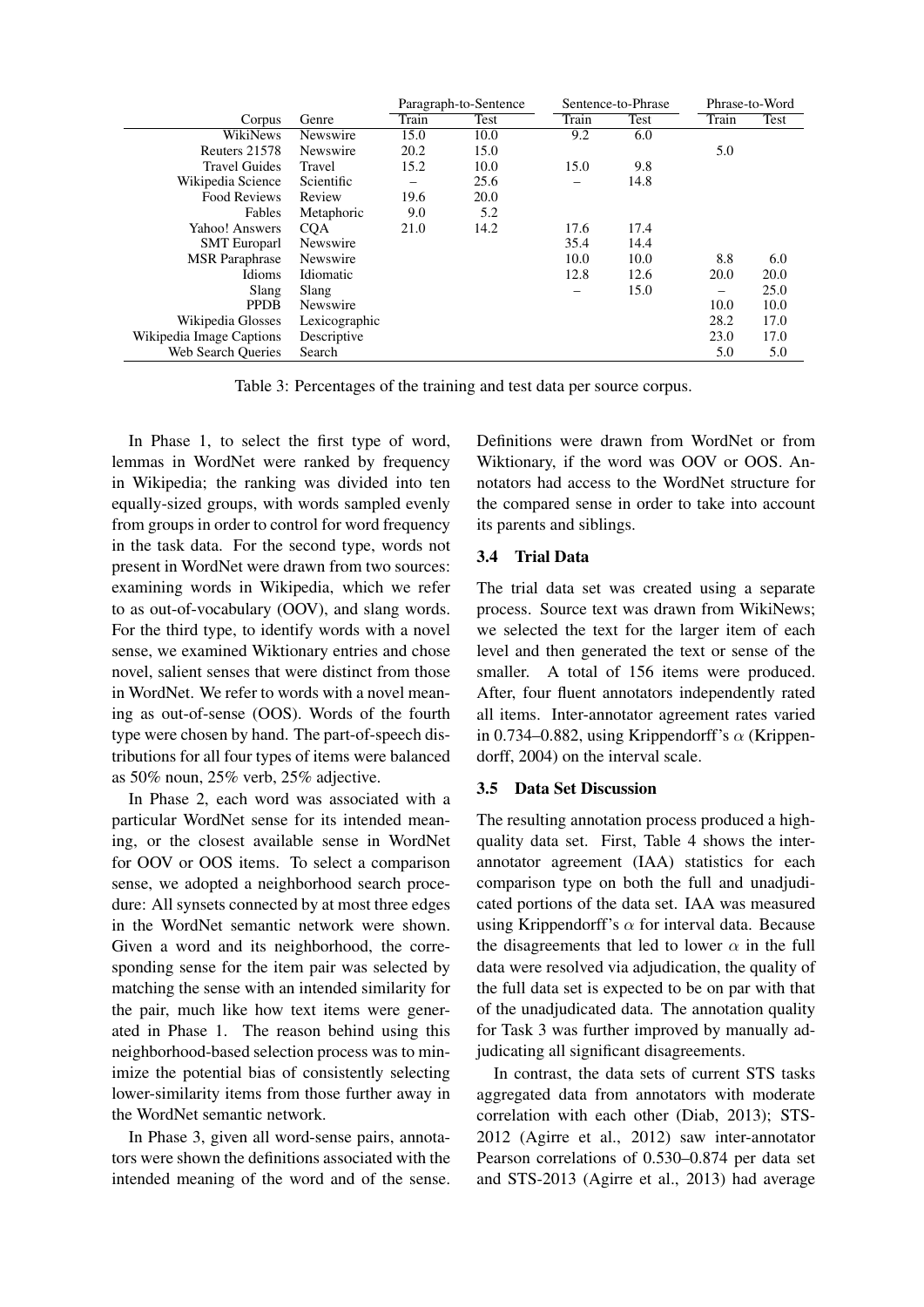|                              | Training        | <b>Test</b> |               |  |
|------------------------------|-----------------|-------------|---------------|--|
|                              | Data All Unadi. | All         | Unadj.        |  |
| Para.-to-Sent. 0.856 0.916   |                 | 0.904 0.971 |               |  |
| Sent.-to-Phr. 0.773 0.913    |                 | 0.766 0.980 |               |  |
| Phr.-to-Word $0.735$ $0.895$ |                 | 0.730 0.988 |               |  |
| Word-to-Sense 0.681 0.895    |                 |             | $0.655$ 0.952 |  |

Table 4: IAA rates for the task data.



Figure 1: Similarity ratings distributions.

inter-annotator correlations of 0.377–0.832. However, we note that Pearson correlation and Krippendorff's  $\alpha$  are not directly comparable (Artstein and Poesio, 2008), as annotators' scores may be correlated, but completely disagree.

Second, the two-phase construction process produced values that were evenly distributed across the rating scale, shown in Figure 1 as the distribution of the values for all data sets. However, we note that this creation procedure was very resource intensive and, therefore, semi-automated or crowdsourcing-based approaches for producing high-quality data will be needed to expand the size of the data in future CLSS-based evaluations. Nevertheless, as a pilot task, the manual effort was essential for ensuring a rigorouslyconstructed data set for the initial evaluation.

### 4 Evaluation

**Participation** The ultimate goal of Task 3 is to produce systems that can measure similarity for multiple types of items. Therefore, we strongly encouraged participating teams to submit systems that were capable of generating similarity judgments for multiple comparison types. However, to further the analysis, participants were also permitted to submit systems specialized to a single

domain. Teams were allowed at most three system submissions, regardless of the number of comparison types supported.

Scoring Systems were required to provide similarity values for all items within a comparison type. Following prior STS evaluations, systems were scored for each comparison type using Pearson correlation. Additionally, we include a second score using Spearman's rank correlation, which is only affected by differences in the ranking of items by similarity, rather than differences in the similarity values. Pearson correlation was chosen as the official evaluation metric since the goal of the task is to produce similar scores. However, Spearman's rank correlation provides an important metric for assessing systems whose scores do not match human scores but whose rankings might, e.g., stringsimilarity measures. Ultimately, a global ranking was produced by ordering systems by the sum of their Pearson correlation values for each of the four comparison levels.

Baselines The official baseline system was based on the Longest Common Substring (LCS), normalized by the length of items using the method of Clough and Stevenson (2011). Given a pair, the similarity is reported as the normalized length of the LCS. In the case of word-to-sense, the LCS for a word-sense pair is measured between the sense's definition in WordNet and the definitions of each sense of the pair's word, reporting the maximal LCS. Because OOV and slang words are not in WordNet, the baseline reports the average similarity value of non-OOV items. Baseline scores were made public after the evaluation period ended.

Because LCS is a simple procedure, a second baseline based on Greedy String Tiling (GST) (Wise, 1996) was added after the evaluation period concluded. Unlike LCS, GST better handles the transpositions of tokens across the two texts and can still report high similarity when encountering reordered text. The minimum match length for GST was set to 6.

## 5 Results

Nineteen teams submitted 38 systems. Of those systems, 34 produced values for paragraph-tosentence and sentence-to-phrase comparisons, 22 for phrase-to-word, and 20 for word-to-sense. Two teams submitted revised scores for their systems after the deadline but before the test set had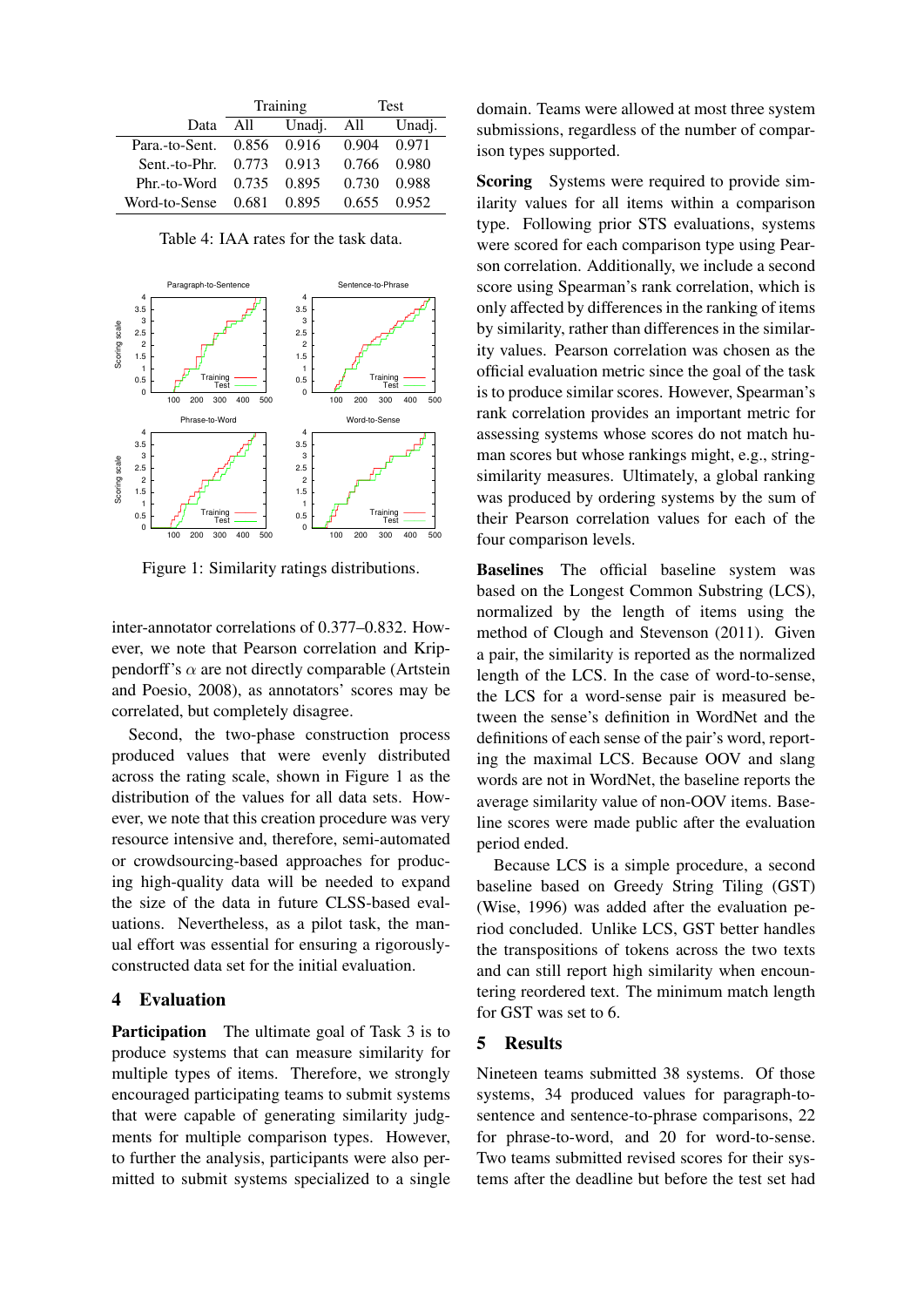| Team                  | System                     | Para-2-Sent | Sent-2-Phr | Phr-2-Word | Word-2-Sense | <b>Official Rank</b> | Spearman Rank               |
|-----------------------|----------------------------|-------------|------------|------------|--------------|----------------------|-----------------------------|
| Meerkat Mafia         | pairing Words <sup>+</sup> | 0.794       | 0.704      | 0.457      | 0.389        |                      |                             |
| SimCompass            | run1                       | 0.811       | 0.742      | 0.415      | 0.356        | $\mathbf{1}$         | $\mathbf{1}$                |
| <b>ECNU</b>           | run1                       | 0.834       | 0.771      | 0.315      | 0.269        | $\sqrt{2}$           | $\mathfrak{2}$              |
| <b>UNAL-NLP</b>       | run2                       | 0.837       | 0.738      | 0.274      | 0.256        | 3                    | 6                           |
| SemantiKLUE           | run1                       | 0.817       | 0.754      | 0.215      | 0.314        | $\overline{4}$       | 4                           |
| <b>UNAL-NLP</b>       | run1                       | 0.817       | 0.739      | 0.252      | 0.249        | 5                    | $\tau$                      |
| <b>UNIBA</b>          | run2                       | 0.784       | 0.734      | 0.255      | 0.180        | 6                    | 8                           |
| <b>RTM-DCU</b>        | $run1\dagger$              | 0.845       | 0.750      | 0.305      |              |                      |                             |
| <b>UNIBA</b>          | run1                       | 0.769       | 0.729      | 0.229      | 0.165        | $\boldsymbol{7}$     | 10                          |
| <b>UNIBA</b>          | run3                       | 0.769       | 0.729      | 0.229      | 0.165        | $\,$ 8 $\,$          | 11                          |
| <b>BUAP</b>           | run1                       | 0.805       | 0.714      | 0.162      | 0.201        | 9                    | 13                          |
| <b>BUAP</b>           | run2                       | 0.805       | 0.714      | 0.142      | 0.194        | $10\,$               | 9                           |
| Meerkat Mafia         | pairingWords               | 0.794       | 0.704      | $-0.044$   | 0.389        | 11                   | 12                          |
| <b>HULTECH</b>        | run1                       | 0.693       | 0.665      | 0.254      | 0.150        | 12                   | 16                          |
| <b>GST</b> Baseline   |                            | 0.728       | 0.662      | 0.146      | 0.185        |                      |                             |
| <b>HULTECH</b>        | run3                       | 0.669       | 0.671      | 0.232      | 0.137        | 13                   | 15                          |
| RTM-DCU               | $run2\dagger$              | 0.785       | 0.698      | 0.221      |              |                      |                             |
| RTM-DCU               | run3                       | 0.780       | 0.677      | 0.208      |              | 14                   | 17                          |
| <b>HULTECH</b>        | run2                       | 0.667       | 0.633      | 0.180      | 0.169        | 15                   | 14                          |
| <b>RTM-DCU</b>        | run1                       | 0.786       | 0.666      | 0.171      |              | 16                   | 18                          |
| <b>RTM-DCU</b>        | run3 <sup>+</sup>          | 0.786       | 0.663      | 0.171      |              |                      |                             |
| Meerkat Mafia         | SuperSaiyan                | 0.834       | 0.777      |            |              | 17                   | 19                          |
| Meerkat Mafia         | Hulk2                      | 0.826       | 0.705      |            |              | 18                   | 20                          |
| RTM-DCU               | run2                       | 0.747       | 0.588      | 0.164      |              | 19                   | 22                          |
| <b>FBK-TR</b>         | run3                       | 0.759       | 0.702      |            |              | 20                   | 23                          |
| FBK-TR                | run1                       | 0.751       | 0.685      |            |              | 21                   | 24                          |
| <b>FBK-TR</b>         | run2                       | 0.770       | 0.648      |            |              | 22                   | 25                          |
| Duluth                | Duluth <sub>2</sub>        | 0.501       | 0.450      | 0.241      | 0.219        | 23                   | 21                          |
| AI-KU                 | run1                       | 0.732       | 0.680      |            |              | 24                   | 26                          |
| <b>LCS</b> Baseline   |                            | 0.527       | 0.562      | 0.165      | 0.109        |                      |                             |
| <b>UNAL-NLP</b>       | run3                       | 0.708       | 0.620      |            |              | 25                   | 27                          |
| AI-KU                 | run2                       | 0.698       | 0.617      |            |              | 26                   | 28                          |
| <b>TCDSCSS</b>        | run2                       | 0.607       | 0.552      |            |              | 27                   | 29                          |
| JU-Evora              | run1                       | 0.536       | 0.442      | 0.090      | 0.091        | 28                   | 31                          |
| <b>TCDSCSS</b>        | run1                       | 0.575       | 0.541      |            |              | 29                   | 30                          |
| Duluth                | Duluth1                    | 0.458       | 0.440      | 0.075      | 0.076        | 30                   | 5                           |
| Duluth                | Duluth3                    | 0.455       | 0.426      | 0.075      | 0.079        | 31                   | $\ensuremath{\mathfrak{Z}}$ |
| OPI                   | run1                       |             | 0.433      | 0.213      | 0.152        | 32                   | 36                          |
| <b>SSMT</b>           | run1                       | 0.789       |            |            |              | 33                   | 34                          |
| DIT                   | run1                       | 0.785       |            |            |              | 34                   | 32                          |
| <b>DIT</b>            | run2                       | 0.784       |            |            |              | 35                   | 33                          |
| UMCC DLSI SelSim      | run1                       |             | 0.760      |            |              | 36                   | 35                          |
| UMCC DLSI SelSim      | run2                       |             | 0.698      |            |              | 37                   | 37                          |
| <b>UMCC DLSI Prob</b> | run1                       |             |            |            | 0.023        | 38                   | 38                          |

Table 5: Task results. Systems marked with a † were submitted after the deadline but are positioned where they would have ranked.

been released. These systems were scored and noted in the results but were not included in the official ranking.

Table 5 shows the performance of the participating systems across all the four comparison types in terms of Pearson correlation. The two right-most columns show system rankings by Pearson (Official Rank) and Spearman's ranks correlation.

The SimCompass system attained first place, partially due to its superior performance on phrase-to-word comparisons, providing an improvement of 0.10 over the second-best system. The late-submitted version of the Meerkat Mafia pairingWords† system corrected a bug in the phrase-to-word comparison, which ultimately would have attained first place due to large performance improvements over SimCompass on phrase-to-word and word-to-sense. ENCU and UNAL-NLP systems rank respectively second and third while the former being always in top-4 and the latter being among the top-7 systems across the four comparison types. Most systems were able to surpass the naive LCS baseline; however, the more sophisticated GST baseline (which accounts for text transposition) outperforms two-thirds of the systems. Importantly, both baselines perform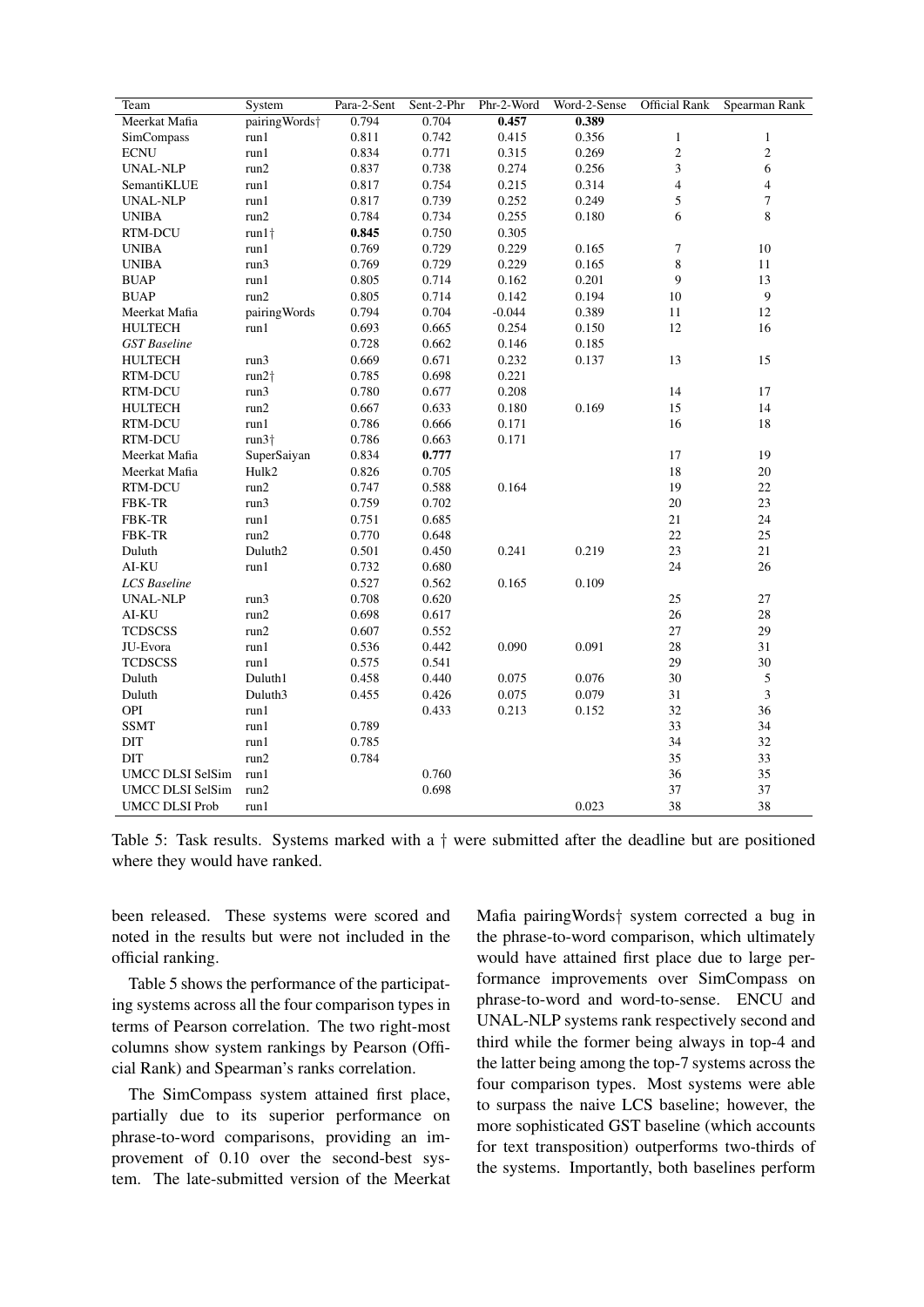poorly on smaller text, highlighting the importance of performing a *semantic* comparison, as opposed to a string-based one.

Within the individual comparison types, specialized systems performed well for the larger text sizes. In the paragraph-to-sentence type, the run1 system of UNAL-NLP provides the best official result, with the late RTM-DCU run1† system surpassing its performance slightly. Meerkat Mafia provides the best performance in sentenceto-phrase with its SuperSaiyan system and the best performances in phrase-to-word and word-tosense with its late pairingWords† system.

Comparison-Type Analysis Performance across the comparison types varied considerably, with systems performing best on comparisons between longer textual items. As a general trend, both the baselines' and systems' performances tend to decrease with the size of lexical items in the comparison types. A main contributing factor to this is the reliance on textual similarity measures (such as the baselines), which perform well when two items' may share content. However, as the items' content becomes smaller, e.g., a word or phrase, the textual similarity does not necessarily provide a meaningful indication of the *semantic* similarity between the two. This performance discrepancy suggests that, in order to perform well, CLSS systems must rely on comparisons between semantic representations rather than textual representations. The two top-performing systems on these smaller levels, Meerkat Mafia and SimCompass, used additional resources beyond WordNet to expand a word or sense to its definition or to represent words with distributional representations.

Per-genre results and discussions Task 3 includes multiple genres within the data set for each comparison type. Figure 2 shows the correlation of each system for each of these genres, with systems ordered left to right according to their official ranking in Table 5. An interesting observation is that a system's official rank does not always match the rank from aggregating its correlations for each genre individually. This difference suggests that some systems provided good similarity judgments on individual genres, but their range of similarity values was not consistent between genres leading to lower overall Pearson correlation. For instance, in the phrase-to-word comparison type, the aggregated per-genre performance of Duluth-1 and Duluth-3 are among the best whereas their overall Pearson performance puts these systems among the worst-performing ones in the comparison type.

Among the genres, CQA, SLANG, and ID-IOMATIC prove to be the more difficult for systems to interpret and judge. These genres included misspelled, colloquial, or slang language which required converting the text into semantic form in order to meaningfully compare it. Furthermore, as expected, the METAPHORIC genre was the most difficult, with no system performing well; we view the METAPHORIC genre as an open challenge for future systems to address when interpreting larger text. On the other hand, SCI-ENTIFIC, TRAVEL, and NEWSWIRE tend to be the easiest genres for paragraph-to-sentence and sentence-to-phrase. All three genres tend to include many named entities or highly-specific language, which are likely to be more preserved in the more-similar paired items. Similarly, DESCRIP-TIVE and SEARCH genres were easiest in phraseto-word, which also often featured specific words that were preserved in highly-similar pairs. In the case of word-to-sense, REGULAR proves to be the least difficult genre. Interestingly, in wordto-sense, most systems attained moderate performance for comparisons with words not in Word-Net (i.e., OOV) but had poor performance for slang words, which were also OOV. This difference suggests that systems could be improved with additional semantic resources for slang.

Spearman Rank Analysis Although the goal of Task 3 is to have systems produce similarity judgments, some applications may benefit from simply having a ranking of pairs, e.g., ranking summarizations by goodness. The Spearman rank correlation measures the ability of systems to perform such a ranking. Surprisingly, with the Spearmanbased ranking, the Duluth1 and Duluth3 systems attain the third and fifth ranks – despite being among the lowest ranked with Pearson. Both systems were unsupervised and produced similarity values that did not correlate well with those of humans. However, their Spearman ranks demonstrate the systems ability to correctly identify relative similarity and suggests that such unsupervised systems could improve their Pearson correlation by using the training data to tune the range of similarity values to match those of humans.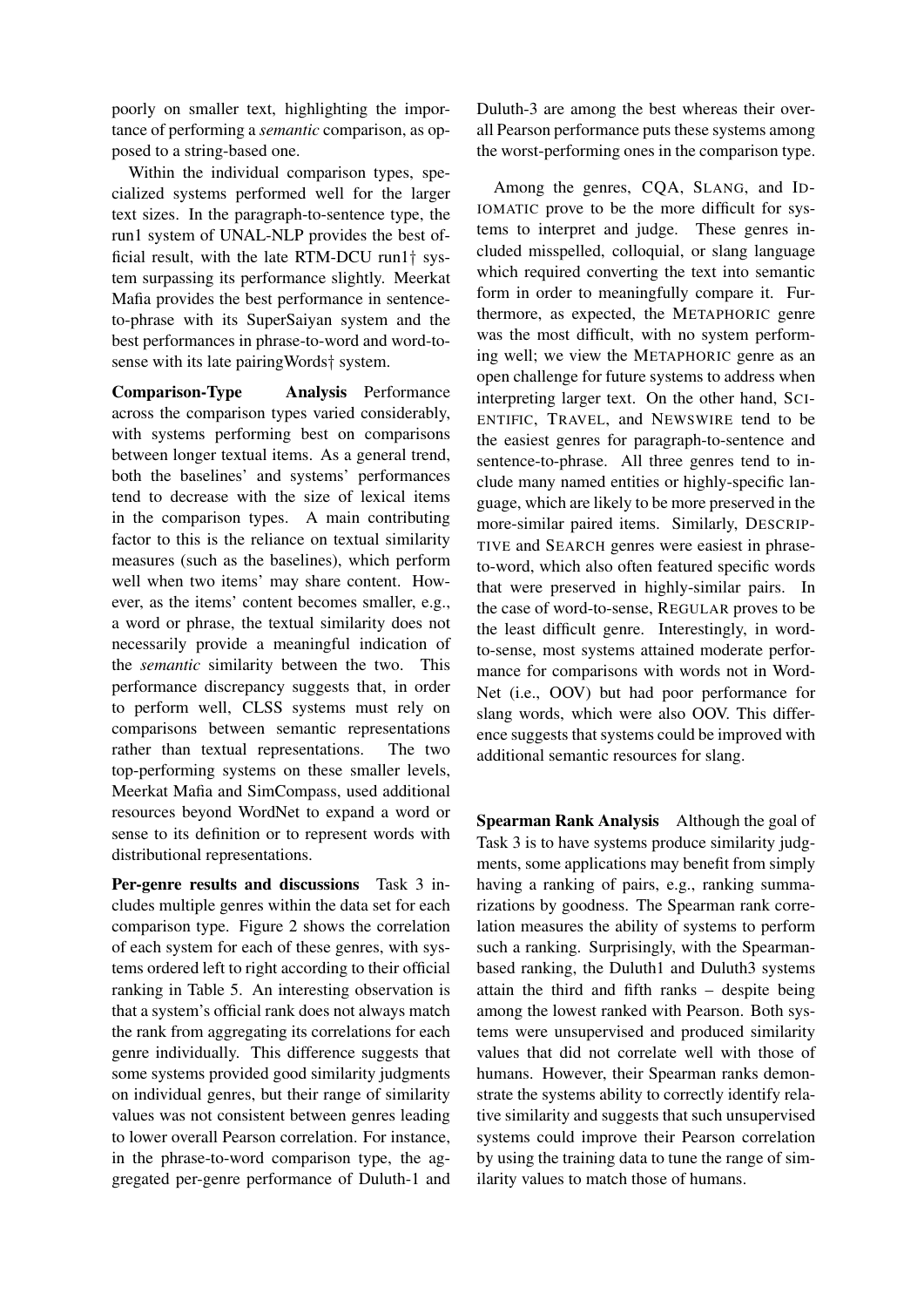

Figure 2: A stacked histogram for each system, showing its Pearson correlations for genre-specific portions of the gold-standard data, which may also be negative.

## 6 Conclusion

This paper introduces a new similarity task, Cross-Level Semantic Similarity, for measuring the semantic similarity of lexical items of different sizes. Using a multi-phase annotation procedure, we have produced a high-quality data set of 4000 items comprising of various genres, evenlysplit between training and test with four types of comparison: paragraph-to-sentence, sentence-tophrase, phrase-to-word, and word-to-sense. Nineteen teams submitted 38 systems, with most teams surpassing the baseline system and several systems achieving high performance in multiple types of comparison. However, a clear performance trend emerged where systems perform well only when the text itself is similar, rather than its underlying meaning. Nevertheless, the results of Task 3 are highly encouraging and point to clear future objectives for developing CLSS systems that operate on more semantic representations rather than text. In future work on CLSS evaluation, we first intend to develop scalable annotation methods to increase the data sets. Second, we plan to add new evaluations where systems are tested according to their performance in an application related to each comparison-type, such as measuring the quality of a paraphrase or summary.

### Acknowledgments

We would like to thank Tiziano Flati, Marc Franco Salvador, Maud Erhmann, and Andrea Moro for their help in preparing the trial data; Gaby Ford, Chelsea Smith, and Eve Atkinson for their help in generating the training and test data; and Amy Templin for her help in generating and rating the training and test data.



The authors gratefully acknowledge the **EFC** support of the ERC Starting Grant Multi-JEDI No. 259234.

## References

- Eneko Agirre, Daniel Cer, Mona Diab, and Aitor Gonzalez-Agirre. 2012. SemEval-2012 task 6: A pilot on semantic textual similarity. In *Proceedings of the 6th International Workshop on Semantic Evaluation (SemEval-2012)*, pages 385-393, Montréal, Canada.
- Eneko Agirre, Daniel Cer, Mona Diab, Aitor Gonzalez-Agirre, and Weiwei Guo. 2013. \*SEM 2013 Shared Task: Semantic textual similarity, including a pilot on typedsimilarity. In *Proceedings of the Second Joint Confer-*